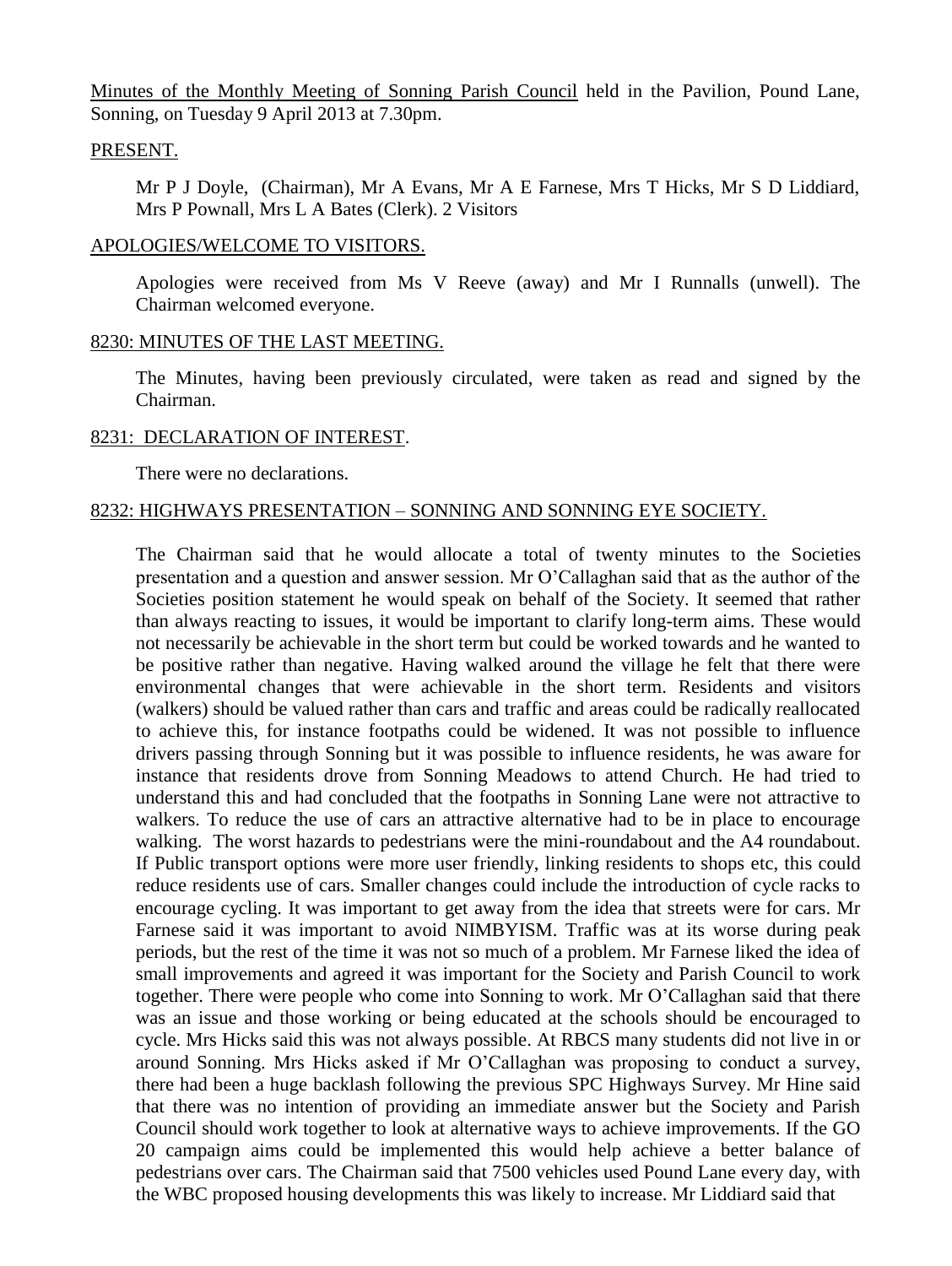## 8232: HIGHWAYS PRESENTATION – SONNING AND SONNING EYE SOCIETY.

viable alternative were needed but currently there were none. Mr O'Callghan said that traffic had to behave responsibly, he was often overtaken when he was cycling at 20mph in Pearson Road. The Chairman said that Mr Evans had agreed to take over the SPC Highways responsibility and he would speak to Mr Hart in order to arrange the next step. The Chairman said that the engineers report showed that the footpath over Sonning Bridge was dangerous for pedestrians and Mr Liddiard said that this route was an important link between the two communities. Having read the 2004 minutes he noted that Theresa May (MP) had said that WBC should put in a planning application for the new bridge. The Chairman said that Lafarge would have problems when they extended their gravel excavations, Henley would not permit lorries in the town and they were prevented from crossing Sonning Bridge. The Chairman thanked Mr O'Callaghan and Mr Hine and Mr O'Callaghan left at this point.

## 8233: CASUAL VACANCY

There had been no applications to join the Council.

### 8234: CORRESPONDENCE.

Managing Development Examination in Public. This would commence on 14 May.

Neighbourhood Plan. The Chairman, Mr Farnese and the Clerk would attend this information evening on 24 April.

Major Projects Meeting. The Chairman, Mr Farnese and Mrs Hicks would attend this on 16 April.

Adopt a Street. A request to progress this in Sonning had been received.

Campaign Against Waste. Mr Farnese would attend this on 15 April. There had been no progress on the Adopt a Street Scheme in Sonning so Mr Farnese had nothing to report.

Donations. The Clerk had received four letters thanking SPC for the recent donations.

Hawthorn Way Hedge. The Chairman said that Cllr Haines was aware of this. Although it had been resolved a car was now parking on, and obstructing, the pavement.

Disabled Parking – Pearson Hall. The Chairman said that Ed Day had asked if the Parish Council would be in agreement with disabled on street parking outside the Pearson Hall. Following discussion it was greed that there were no objections.

#### 8235: PLANNING.

Planning List. The Chairman said that there had not been a decision on the Granary. WBC had agreed the materials for the new development at Greendown.

August Field. The Chairman said that revised plans had been received, which included removal of the garaging. Deadline for comments was 17 April and the Augustfield application would be on the next planning agenda along with 55 Pound Lane and the RBCS applications.

Fire Station. The revised application, which had been withdrawn, had shown a reduced plot size, which would not attract the £150,000 S106 payment but no further application had been submitted. WBC was still displaying the incorrect OS map on their web site. Mr Liddiard said that that he had been invited to meet the planning and highways officers to discuss his highway concerns, but, as WBC had still not changed their highway maps, Mr Liddiard had cancelled the meeting.

1 Old Bath Road. There had been a four metre high sign on this site, which had now gone. Mr Mann had visited the site, which was in a poor state, with the roof being completely removed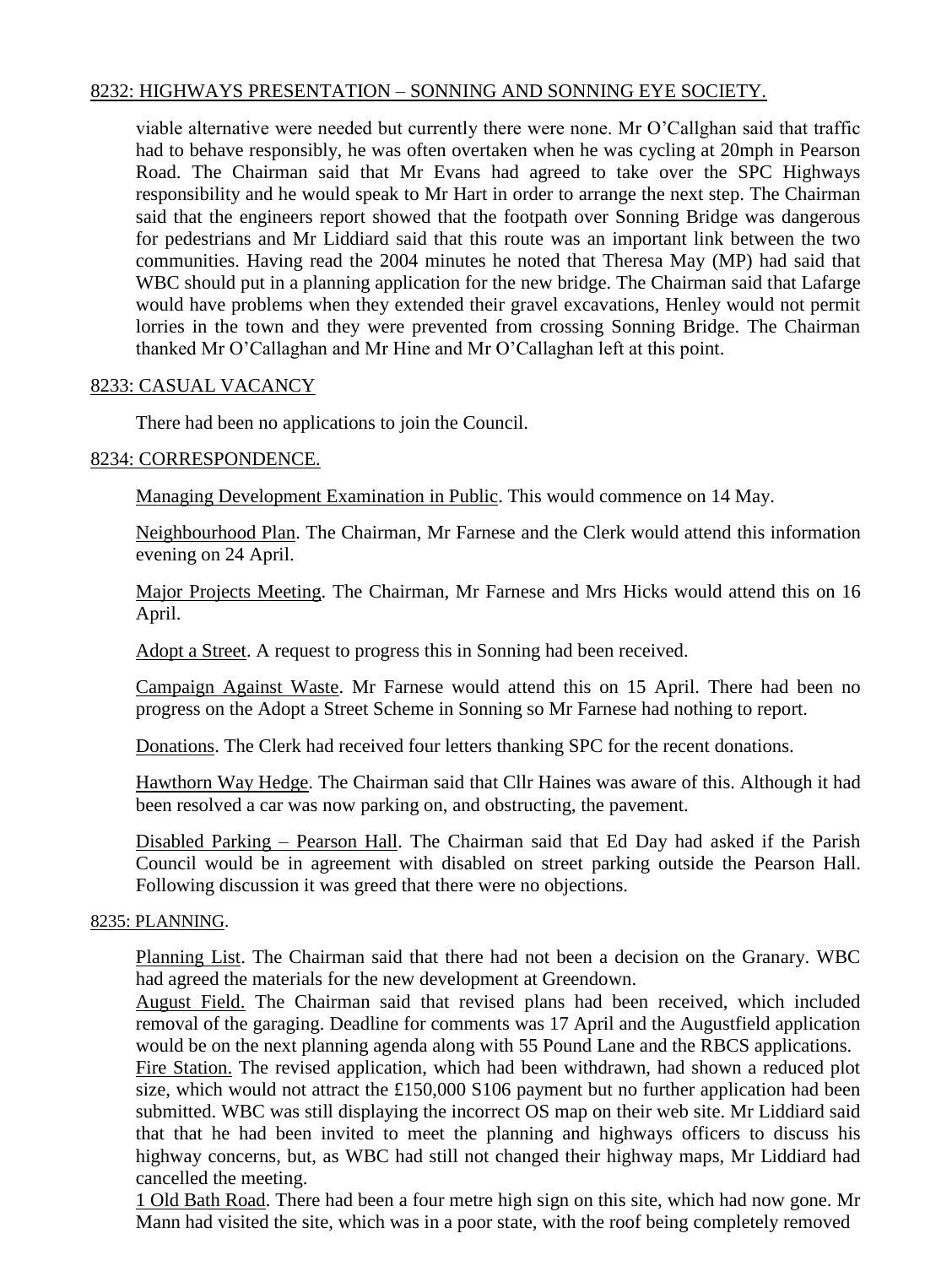## 8235: PLANNING (Cont'd).

and the side wall being partially demolished, both without planning permission.

The stone seats at Sonning Lock had been taped up, and there were a proliferation of signs advertising the tea gardens.

WBC was consulting on the Community Infrastructure Levy, which would work along side the S106 scheme for smaller development.

The following applications were ongoing: 1 Sonning Gate (F/2012/1398) 32 West Drive (F/2012/1435): Greendown Pearson Road (C/2012/2390)

The following applications had been approved: Old Forge Cottage Pearson Road (F/2012/2384 & LB/2012/2385): 15 West Drive (F/2013/0135): 2 Sonning Meadows (F/2013/0137): 19 West Drive (F/2012/1468).

The following applications had been refused. There were none.

The following new applications had been received. August Field (**F/2013/0140)** Erection of 4 no dwellings with gardens parking and improved access following demolition and removal of existing dwelling and outbuildings, Holme Park Sonning Lane (**F/2013/0330)** Demolition of a existing single storey side extension to 'The Cottage' construction of a single storey extension to form a boiler/plant room removal of two chimneys installation of 4no. roof-lights and associated elevational changes.

### 8236: CONSERVATION AREA ASSESSMENT.

The Chairman said that the consultation had closed on 24 March. There had been a number of responses and a good attendance at the exhibition. The audio visuals had been shown again at a recent Society talk and it was hoped to have this available on the web site. The Chairman had discussed the next stage with Ms Coulter and agreed that the report had to be fleshed out and then it could be sent to WBC at the end of the summer. It was hoped that WBC would have a mechanism for receiving it in place by then.

#### 8237: QUESTIONS FOR BOROUGH COUNCILLOR.

In the absence of Cllr Haines there were no questions.

#### 8238: PARISHIONERS QUESTIONS

Mr Hine asked about the Conservation Area Assessment. The recent article in the Parish Magazine had stated that it would replace the Sonning Design Statement, which was a concern as several elements in the Design Statement were not included in the Conservation Area Assessment. The Chairman said this was correct; the Design Statement was out of date. Mrs Hicks asked what were the main issues and Mr Hine said that he would get back to the Council on this.

The Chairman said that he proposed asking Mr Driver to write a short conservation piece for the Conservation Area Assessment which would be a much larger document once it was fleshed out and could include proposals for Conservation Area policies.

### 8239: PROPOSALS FOR QUEENS JUBILEE CELEBRATIONS.

The Chairman said that there had been a further appeal for funding in the latest Council Newsletter and reminding residents of the project. Other applications for funding, including the national lottery, were also in hand.

The Scarecrow Committee had asked that their £3,000 donation be returned. There had been no deadline attached to the donation and some of the money had already been spent. It was agreed that the Clerk should circulate a draft letter asking the Scarecrow Committee to reconsider their request and explaining that SPC were totally committed to the project.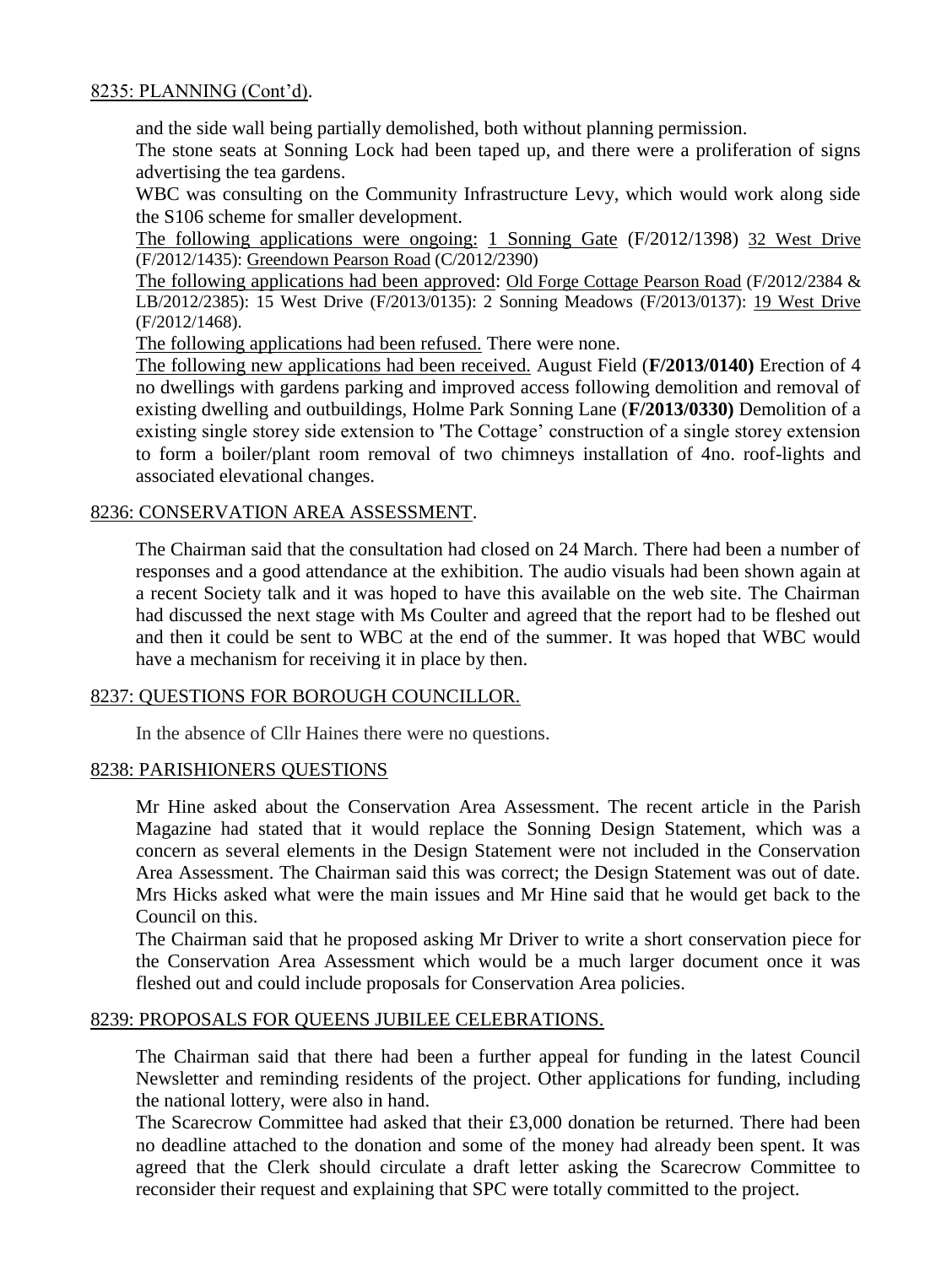### 8240: FINANCE.

- a) Report. The finance report was circulated and noted.
- b) Payment of Accounts. Mrs Pownall proposed making the following payments, Mrs Hicks seconded and these were unanimously approved.

#### March

| P J Doyle – Materials for CAA Exhibition   | 235.61  |
|--------------------------------------------|---------|
| Thames Water – Allotment Water             | 32.21   |
| Mrs R Hulley – Litter Feb $\&$ part March  | 182.29  |
| <b>BALC</b> Postage for Guides             | 4.00    |
| L A Bates – Honorarium less tax            | 2643.50 |
| L A Bates Telephone                        | 40.00   |
| L A Bates Purchase SPC mobile phone        | 17.95   |
| Air Ambulance – donation                   | 200.00  |
| Age Concern – Donation                     | 200.00  |
| Berkshire Blind – Donation                 | 50.00   |
| PCC – Donation to Churchyard               | 60.00   |
| PCC – Donation to Parish Magazine          | 600.00  |
| ReadiBus – Donation                        | 150.00  |
| Twyford Volunteers – Donation              | 50.00   |
| $CAB - Donation$                           | 50.00   |
| Sue Ryder - Donation                       | 100.00  |
| Keep mobile – Donation                     | 50.00   |
| Mr K Trimmings – Litter part March         | 109.37  |
| Mrs L A Bates – refund Pavilion TV Licence | 145.50  |
| Cannon Tree Care – Fell allotment trees    | 324.00  |
| Post Office Counters - investment          | 4353.87 |
|                                            | 9598.30 |

### 8241: HIGHWAYS.

The Chairman said that he would obtain a WBC Highways Design Guide for Mr Evans. This included parking positions, layouts etc. The Chairman said that there seemed to be confusion about who could drive over the Bridge. Mr Evans said that he would be having discussions with Mr Hart and that he understood that speed trials had taken place over the country.

#### 8242: RECREATION AND ENVIRONMENT W.G.

Safety Checks. Mr Farnese was now carrying these out.

SCC Licence. A draft had been circulated and was approved.

Field Maintenance. Mrs Pownall said that Supagrass had quoted the same price as in 2012 subject to a site visit. Following discussion the Chairman proposed spending up to £1800 on the Supagrass work (including rolling, weeding, feeding and aeration), Mr Farnese seconded and this was unanimously approved.

Annual Mowing. SCS had quoted £80.22 to cut the whole field. Mr Liddiard had agreed to cut the edge of the field so it would not be necessary for the contractor to do this. Following discussion it was agreed that SCS should mow the whole field every two weeks to coincide with the SCC  $1<sup>st</sup> X1$  fixtures and that they should be asked to roll the field as requested by the footballers at a cost of up to £300.

### 8243: TECHNICAL SERVICES.

a) Report. Mr Farnese said that he would report the damaged tree on the A4 to WBC.